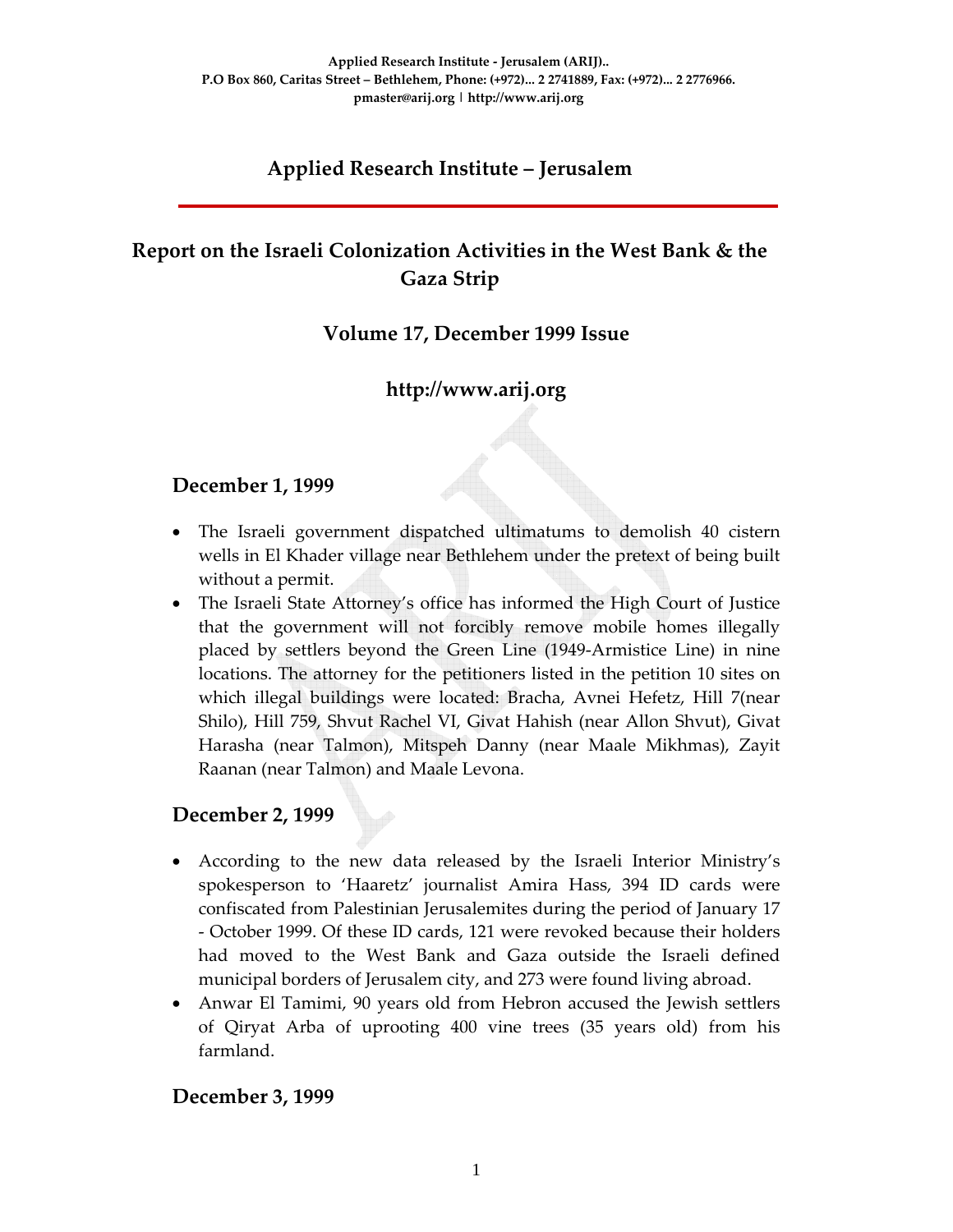• Ten Palestinian inhabitants were wounded while defending their land in Yanun hamlet near Nablus. The confrontations erupted when the inhabitants staged a sit‐in strike to protest the confiscation of their land to expand Itamar settlement.

## **December 5, 1999**

- Scores of Palestinians staged a sit-in protest strike on a site threatened by Israeli confiscation near Tel Rumeida settlement in Hebron. The landlords were protesting against a new confiscation order issued by the Israeli army to seize a three‐dunum and a half plot for opening a new by‐pass road. The confiscated land serves as the only remaining entrance to the Palestinian adjacent houses.
- PM Barak threatened to take stiff measures against Muslim Waqf (Religious Affairs trust) in the event it carries out restoration works at the Marwani Mosque in East Jerusalem.

## **December 6, 1999**

- An Israeli group, 'the Peace Now movement' urged PM Barak to return the 300 Palestinians brutally displaced by Israeli soldiers from their homes near Yatta, Hebron.
- Israeli bulldozers uprooted 300 olive trees owned by Palestinians from Deir Ballut village, west of Salfit to open a settlement by-pass road linking Peduel and Eli Zahav settlements with Hari Zahav settlement which was established during Netanyahu's government.
- The Israeli authorities issued an order to confiscate 14 dunums of land cultivated with olive trees and owned by Palestinians from Kafr Laqif village in the Tulkarm District. The land seizure aimed at opening a by‐ pass road, which separates Karne Shomron settlement from Qalqiliya‐ Nablus main road.
- In a sharp contrast to PM Barak's statement, "We know that the continued expansion of the settlements hurts peace talks and undermines our image abroad", Barak continues to issue tenders for the building of more housing units in settlements throughout the West Bank. The Peace Now movement, an Israeli leftist group, revealed that Barak had ordered the construction of another 500 settlement units around East Jerusalem and near the Palestinian town of Qalqiliya in the northern part of the West Bank.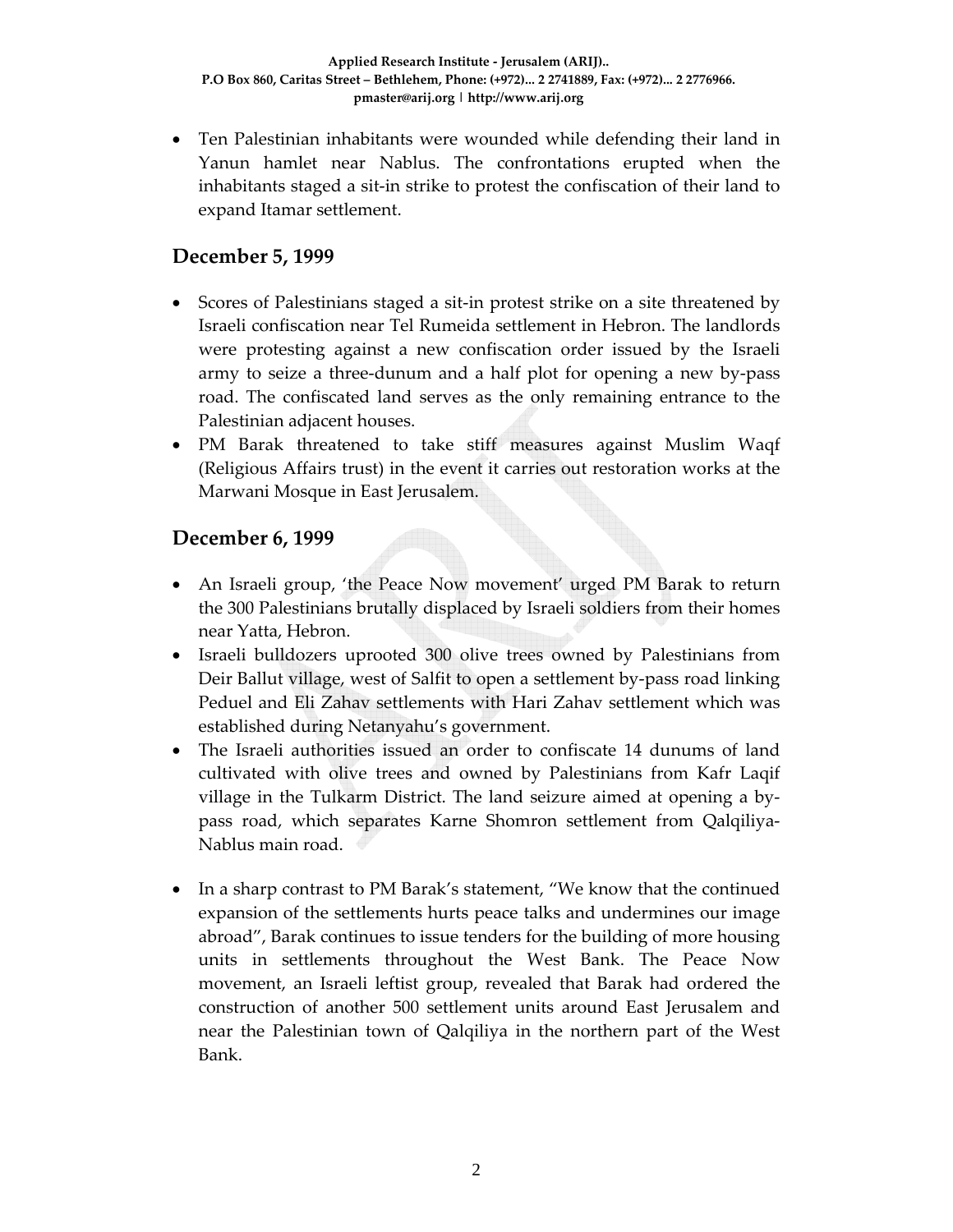• Israeli heavy machinery bulldozed Palestinian land owned by 'Issa 'Eid and Al Haja Shukrieh from El Nabi Samuel village in the Jerusalem District.

### **December 7, 1999**

• Israeli military bulldozers started leveling large areas of land estimated at 200 dunums located east of El Walajeh village, Bethlehem. The land is owned by the Palestinian families of Al Sayfi and Khamis from Bethlehem. The mayor of El Walajeh village claimed that the leveling work is an attempt to establish a new settlement outpost near the village.

#### **December 8, 1999**

• A group of 300 Jewish settlers from Shilo settlement attempted to occupy an old Palestinian house located on the Ramallah‐ Nablus main road. The house was formerly used as a police station during the Jordanian rule.

### **December 14, 1999**

• According to Palestinian sources, a new colonization outpost was installed on top of Abu Hanun Mountain, south of the city of Nablus. The settlement is only few kilometers away of Eli settlement and overlooks Huwara and Burin villages.

## **December 21, 1999**

• Jewish settlers from Shvut Rachel rooted out as many as 200 fully‐grown olive trees at the Palestinian village of El Mugheir near Ramallah. According to official sources, uprooting of the trees was the fifth incident of its kind in the last few months in an attempt to clear the area for the expansion of Shvut Rachel settlement.

#### **December 26, 1999**

• The Israeli occupation authorities are planning to seize an estimated five thousand dunums of privately owned Palestinian land in several places around Hebron. The areas to be seized are adjacent to the Jewish settlements of Qiryat Arba and Kharsina and along the newly opened by‐ pass roads circumventing the town of Halhul.